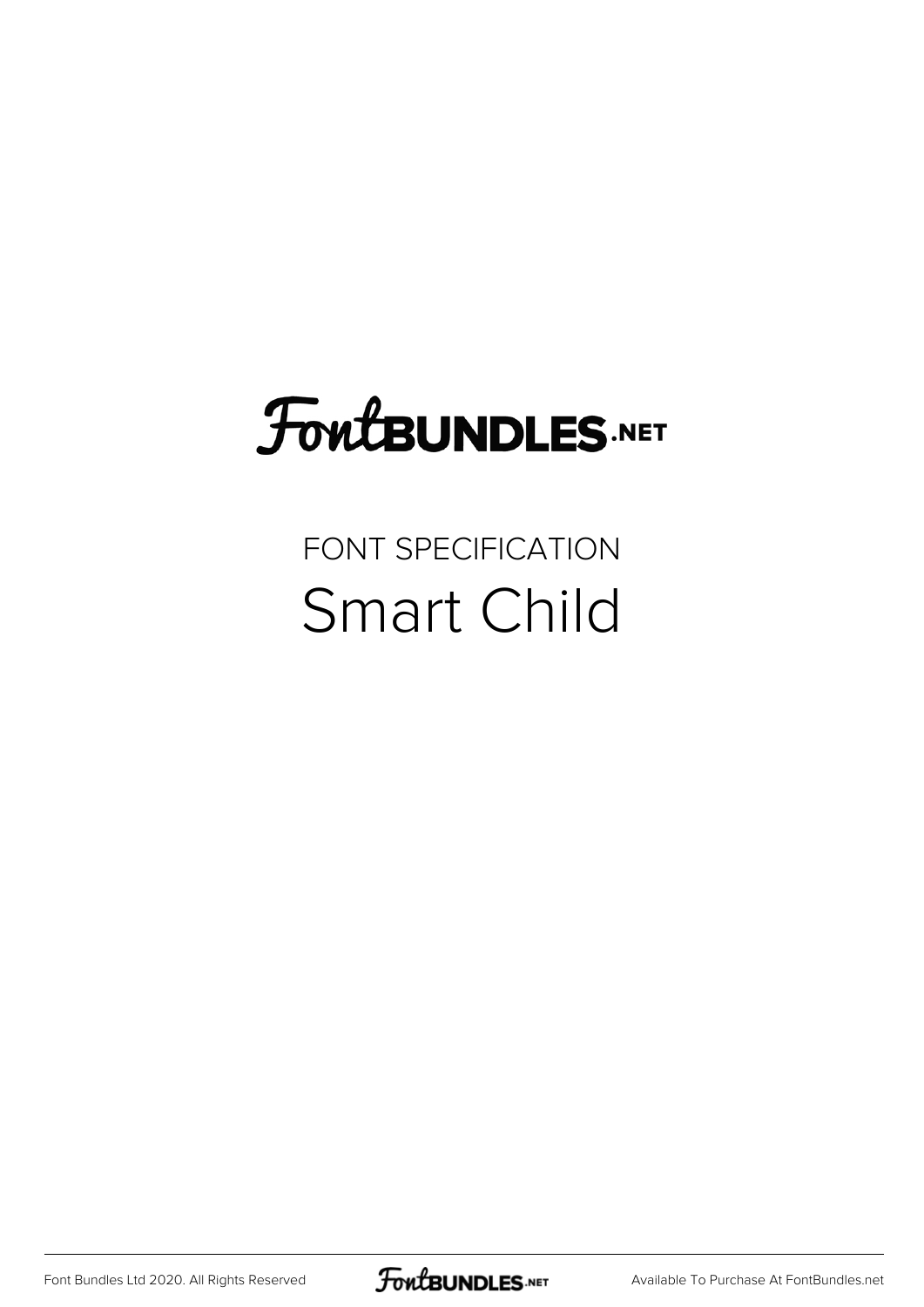## Sparkling Bonus - Regular

Uppercase Characters

 $\begin{array}{c} \begin{array}{c} \begin{array}{c} \begin{array}{c} \begin{array}{c} \end{array} \\ \end{array} & \begin{array}{c} \end{array} \\ \begin{array}{c} \end{array} \\ \end{array} \\ \end{array} \end{array} \end{array} \end{array} \begin{array}{c} \begin{array}{c} \begin{array}{c} \begin{array}{c} \end{array} \\ \end{array} & \begin{array}{c} \begin{array}{c} \end{array} \\ \end{array} & \begin{array}{c} \begin{array}{c} \end{array} \\ \end{array} & \begin{array}{c} \end{array} \end{array} \end{array} \begin{array}{c}$  $\begin{pmatrix} \lambda & \lambda & \lambda & \lambda \\ \lambda & \lambda & \lambda & \lambda \\ \lambda & \lambda & \lambda & \lambda \end{pmatrix} = \begin{pmatrix} \lambda & \lambda & \lambda & \lambda & \lambda \\ \lambda & \lambda & \lambda & \lambda & \lambda & \lambda \\ \lambda & \lambda & \lambda & \lambda & \lambda & \lambda \\ \lambda & \lambda & \lambda & \lambda & \lambda & \lambda \end{pmatrix} = \begin{pmatrix} \lambda & \lambda & \lambda & \lambda & \lambda & \lambda \\ \lambda & \lambda & \lambda & \lambda & \lambda & \lambda & \lambda \\ \lambda & \lambda & \lambda & \lambda & \lambda & \lambda & \lambda \\ \lambda & \lambda & \lambda & \lambda & \lambda & \lambda & \lambda \\ \lambda & \$ 

#### Lowercase Characters

 $\mathcal{C}(\mu,\nu,\rho) = \mathcal{C}(\mu,\rho,\rho) = \mathcal{C}(\mu,\rho,\rho) = \mathcal{C}(\mu,\rho,\rho) = \mathcal{C}(\mu,\rho,\rho) = \mathcal{C}(\mu,\rho,\rho) = \mathcal{C}(\mu,\rho,\rho) = \mathcal{C}(\mu,\rho,\rho) = \mathcal{C}(\mu,\rho,\rho) = \mathcal{C}(\mu,\rho,\rho) = \mathcal{C}(\mu,\rho,\rho) = \mathcal{C}(\mu,\rho,\rho) = \mathcal{C}(\mu,\rho,\rho) = \mathcal{C}(\mu,\rho,\rho) = \mathcal{C}(\mu,\rho,\rho) = \mathcal{C}(\mu,\rho$  $\begin{array}{c} \left(\begin{array}{cc} \ell & \ell \end{array}\right) & \left(\begin{array}{cc} \ell & \ell \end{array}\right) \\ \left(\begin{array}{cc} \ell & \ell \end{array}\right) & \left(\begin{array}{cc} \ell & \ell \end{array}\right) \\ \left(\begin{array}{cc} \ell & \ell \end{array}\right) & \left(\begin{array}{cc} \ell & \ell \end{array}\right) \\ \left(\begin{array}{cc} \ell & \ell \end{array}\right) & \left(\begin{array}{cc} \ell & \ell \end{array}\right) \\ \left(\begin{array}{cc} \ell & \ell \end{array}\right) & \left(\begin{array}{cc} \ell & \ell \$ 

#### Numbers

Punctuation and Symbols

All Other Glyphs

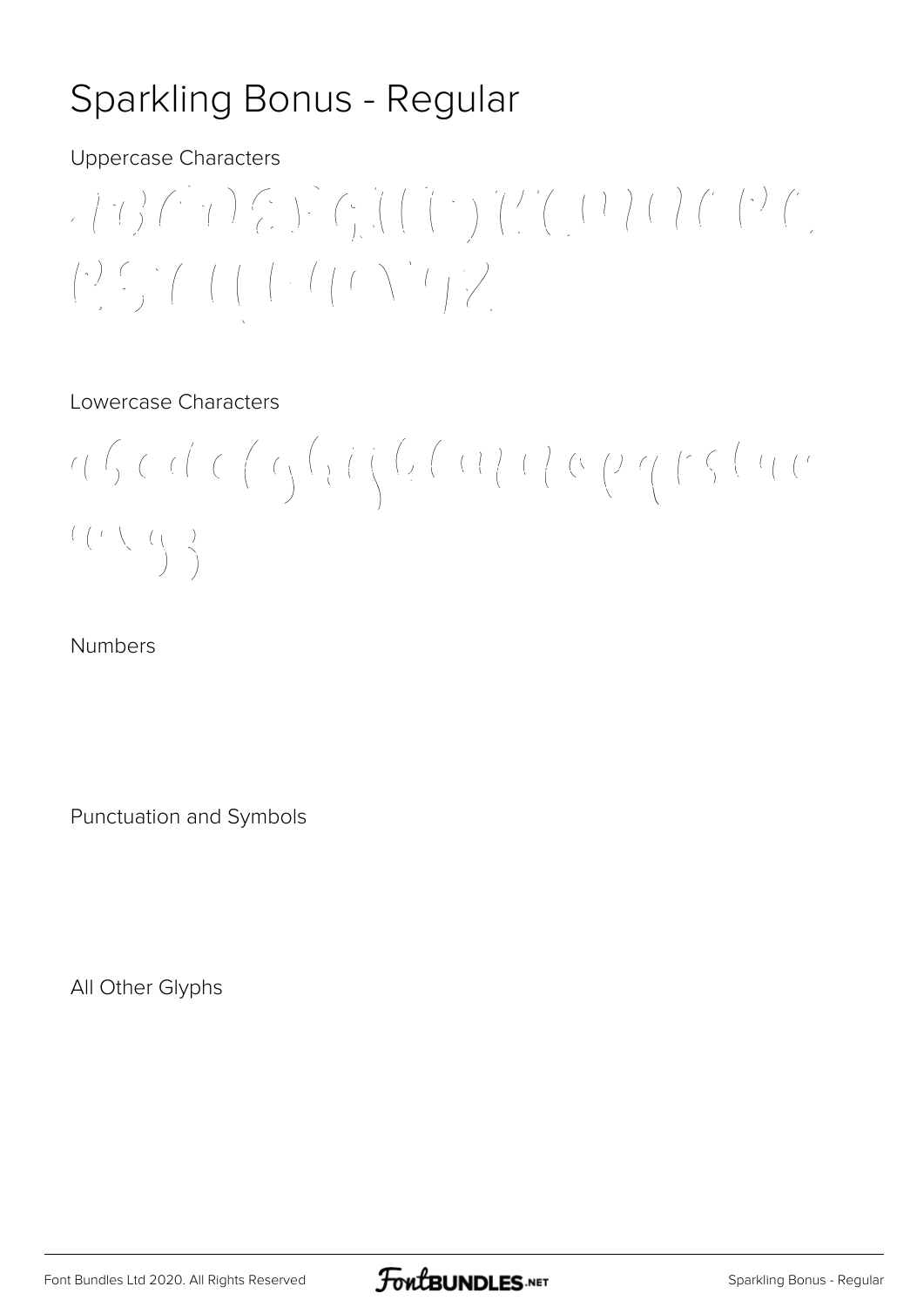### Smart Child - Regular

**Uppercase Characters** 

# ABCDEFGHIJKLMNOPQ RSTUWWW42

Lowercase Characters

afcdefghijklmnopgrstuu weyz

**Numbers** 

## 0123456789

**Punctuation and Symbols** 



All Other Glyphs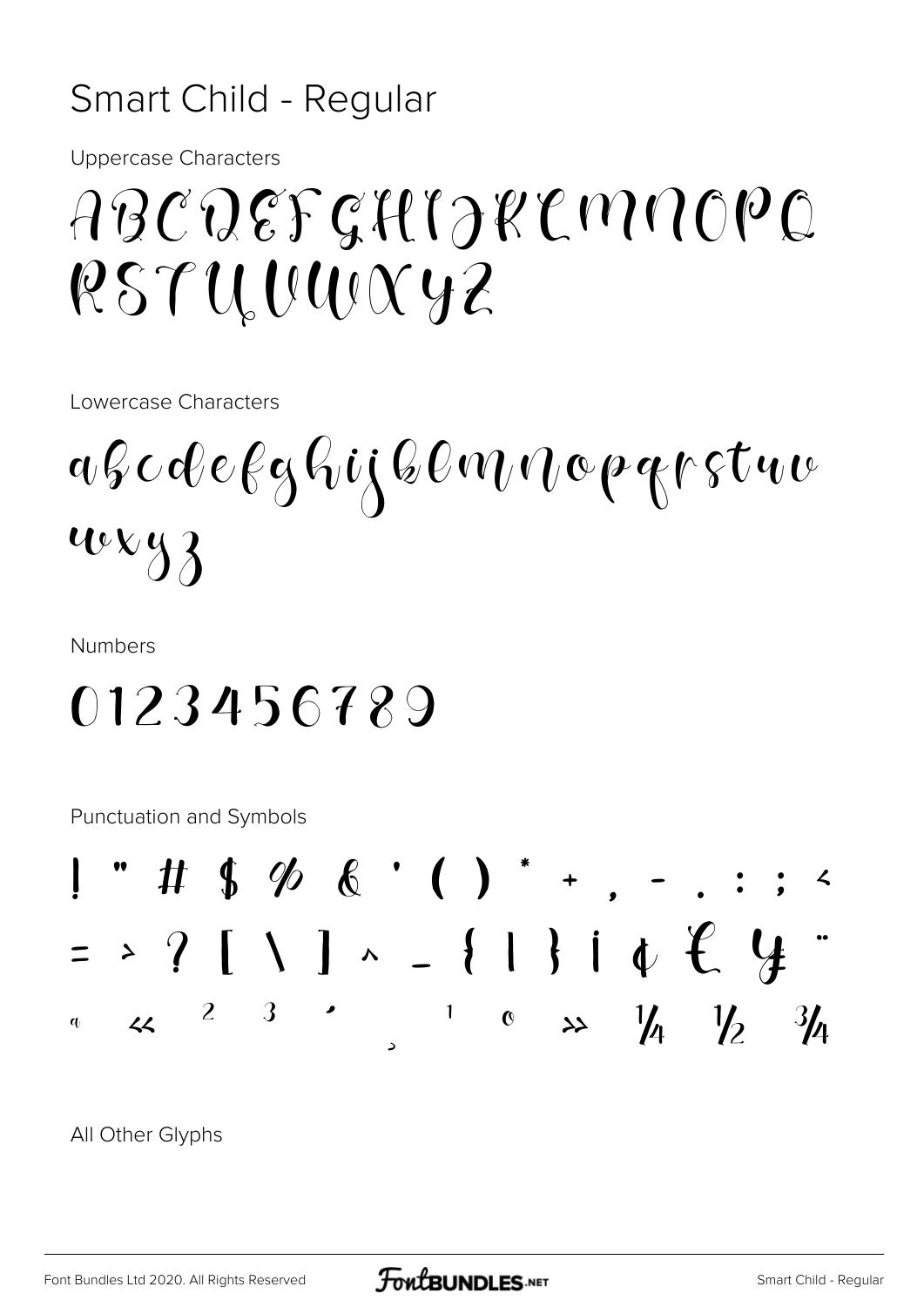# À Á Â Ã Ä Å Æ Ç È  $\zeta$   $\zeta$   $\zeta$  i i i  $\zeta$  i Ò Ó Ô Õ Ö × Ø Ù Ú  $\hat{U}_{s}$   $\hat{U}_{s}$   $\hat{Y}_{t}$   $\hat{g}$   $\hat{a}_{t}$   $\hat{a}_{t}$   $\hat{a}_{t}$   $\hat{a}_{t}$   $\hat{a}_{t}$ å æ ç è é ê ë ì í  $\hat{\mathbf{u}}$   $\hat{\mathbf{v}}$   $\hat{\mathbf{v}}$   $\hat{\mathbf{v}}$   $\hat{\mathbf{v}}$   $\hat{\mathbf{v}}$   $\hat{\mathbf{v}}$   $\hat{\mathbf{v}}$   $\hat{\mathbf{v}}$ ø ù ú û ü ý ÿ Ł ł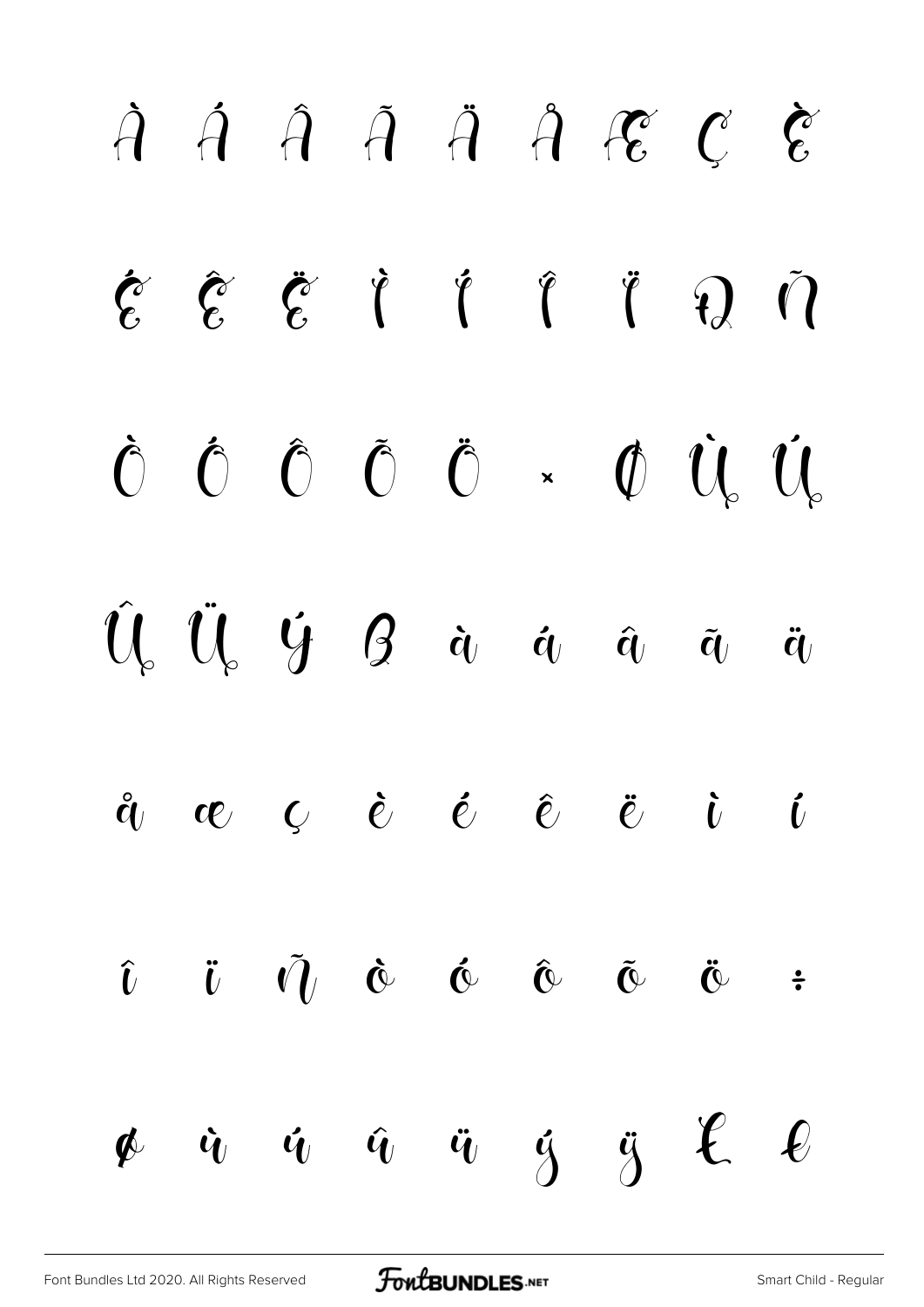$\mathbb{C}$   $\mathbb{C}$   $\delta$   $\delta$   $\ddot{\zeta}$   $\ddot{\zeta}$   $\delta$   $\ddot{\zeta}$  $\frac{1}{2}$  . . . . . . .  $\frac{1}{2}$ 









caphique de la marca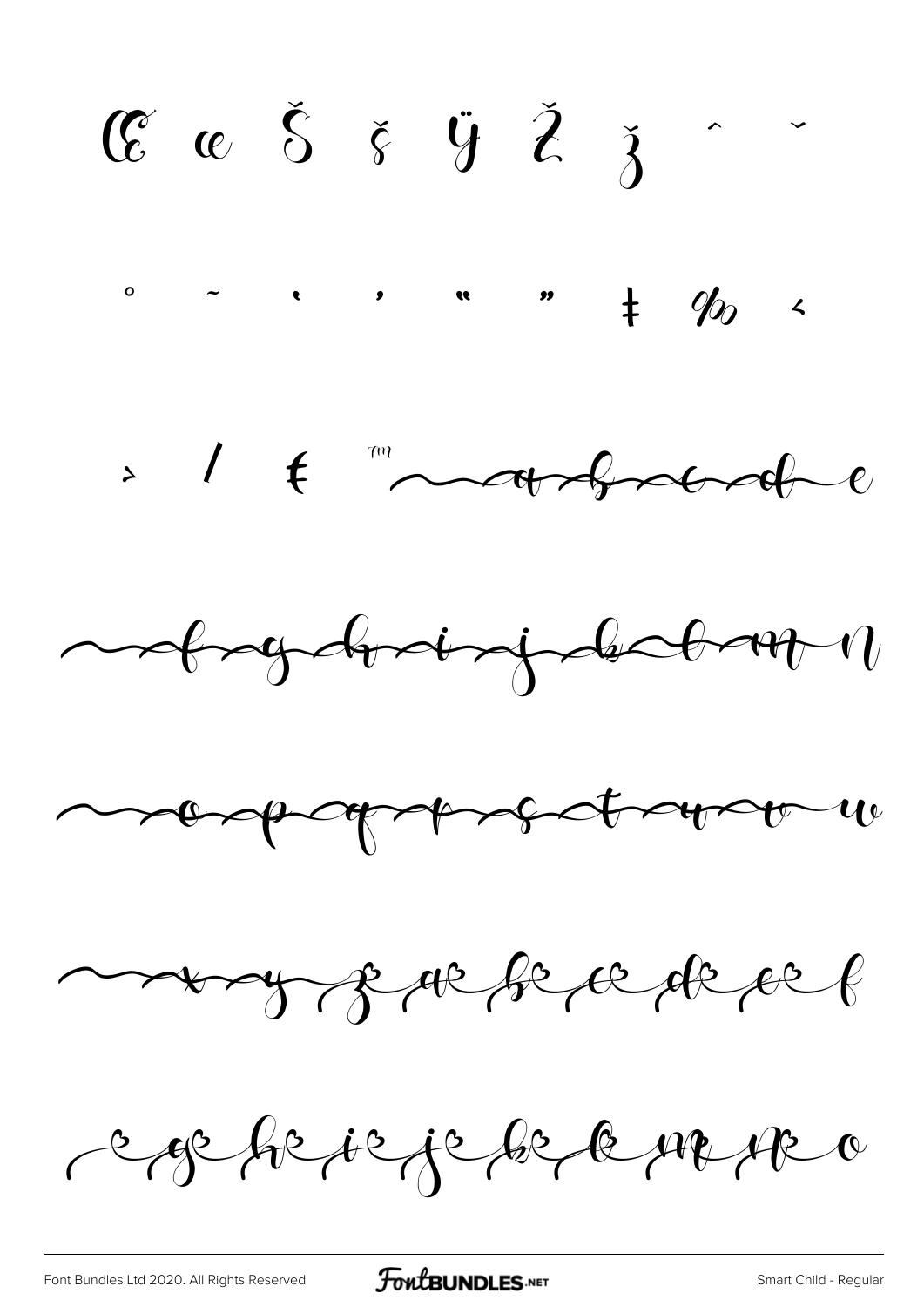carge pe se te ne ne ne n











ros stor stor a dyss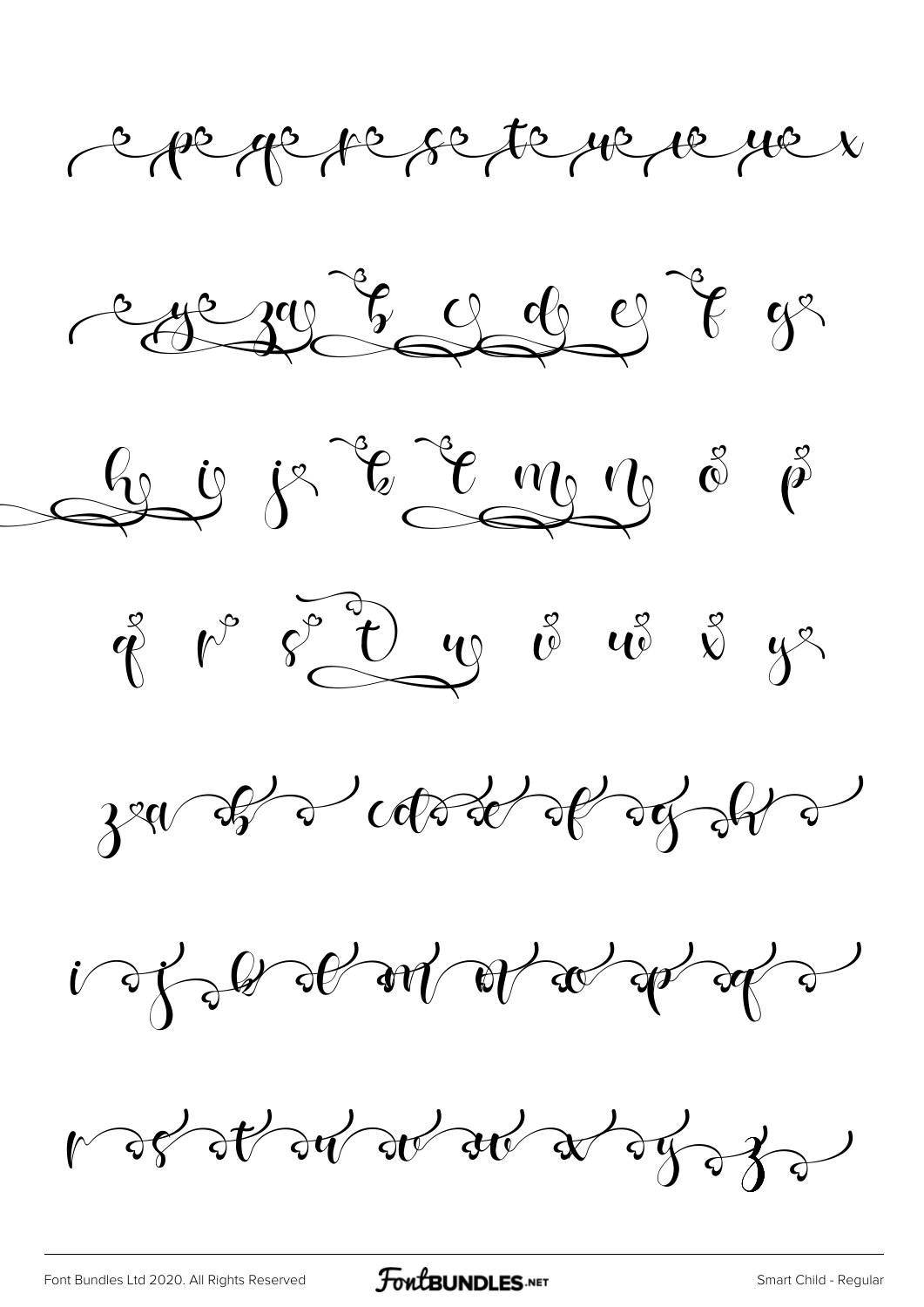











[Font Bundles Ltd 2020. All Rights Reserved](https://fontbundles.net/) **FoutBUNDLES.NET** [Smart Child - Regular](https://fontbundles.net/)